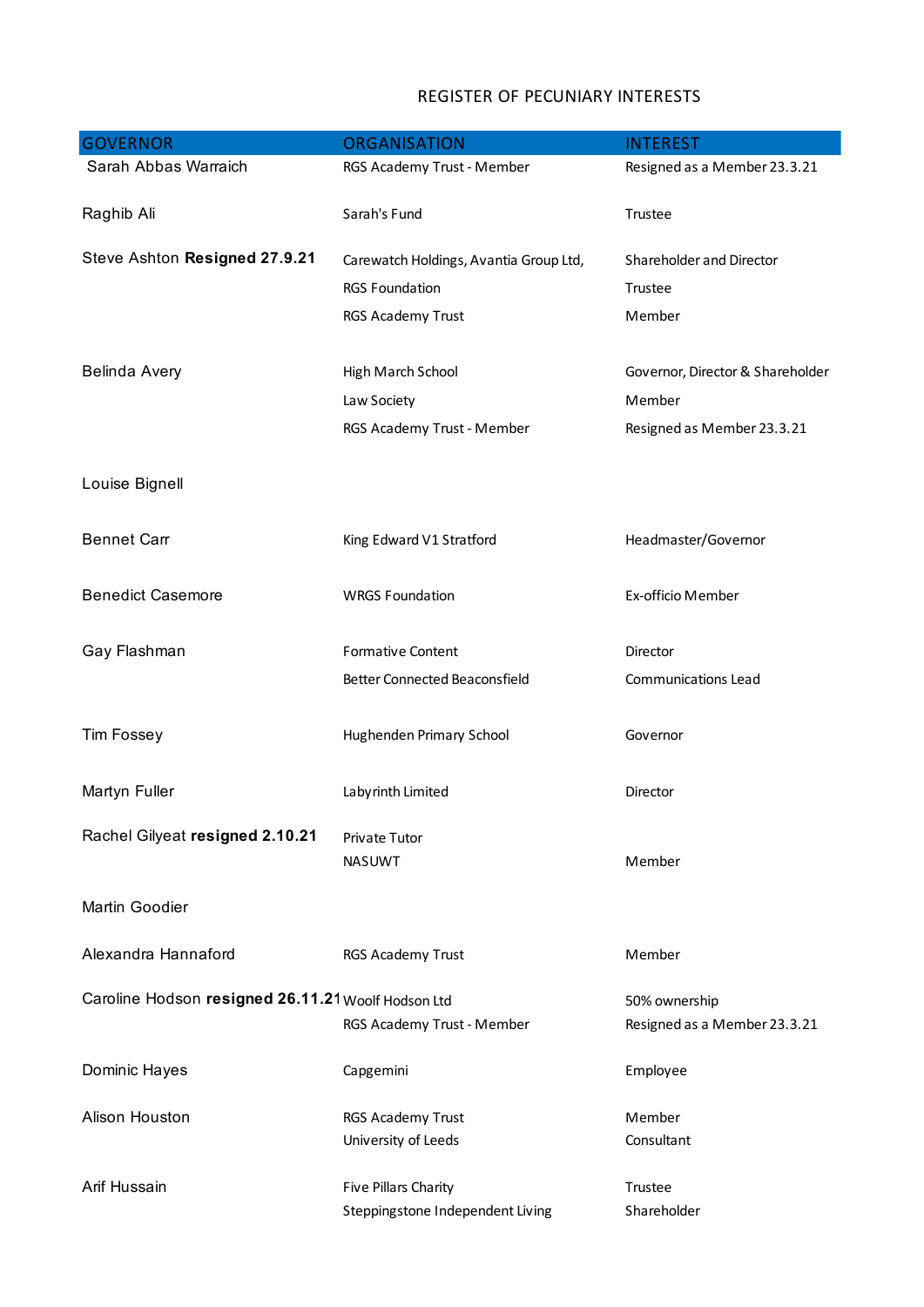|                                                      | <b>Buckinghamshire Council</b>             | Councillor                   |
|------------------------------------------------------|--------------------------------------------|------------------------------|
|                                                      | RGS Academy Trust - Member                 | Resigned as a Member 23.3.21 |
|                                                      |                                            |                              |
| Lindsey Masson resigned 18.2.21                      | ODCL Ltd                                   | Director                     |
|                                                      | RGS Academy Trust - Member                 | Resigned as a Member 23.3.21 |
|                                                      |                                            |                              |
| <b>Timothy Maunder</b>                               | <b>WRGS Foundation</b>                     | Trustee                      |
|                                                      | Sanata Charitable Trust                    | Trustee                      |
|                                                      | Deborah Maunder                            | Wife                         |
|                                                      | RGS Academy Trust                          | Member                       |
|                                                      | Whiteleaf Golf Club                        | Director                     |
|                                                      | <b>Institute of Chartered Accountants</b>  | Member                       |
|                                                      |                                            |                              |
| Swag Mukerji                                         | Centaur Media PLC                          | CEO                          |
|                                                      | Old Trafford Ltd                           | Director                     |
|                                                      |                                            |                              |
| Johnny Nichols                                       | The Salter's Company                       | Trustee                      |
|                                                      | The Mansion House Schlorship Trust         | Trustee                      |
|                                                      | RGS Academy Trust - Member                 | Resigned as a Member 23.3.21 |
|                                                      |                                            |                              |
| Gerard O'Keeffe                                      | RGS Academy Trust Member                   | Resigned as a Member 23.3.21 |
|                                                      | Coolroe House Ltd                          | Shareholder                  |
|                                                      | <b>Buckinghamshire Building Society</b>    | CEO                          |
|                                                      |                                            |                              |
| Raza Rizvi                                           | RGS Academy Trust                          | Member                       |
|                                                      | Activereach Ltd, Tyne Properties Ltd       | Director                     |
|                                                      | Licensed Victuallers' School               | IT Consultancy work          |
|                                                      | Converse 360 ltd, Controlreach ltd         | <b>Director</b>              |
|                                                      |                                            |                              |
| Rachel Stevens resigned 10.12.21 Avon Protection Plc |                                            | Employee                     |
|                                                      |                                            |                              |
| Shradha Tan                                          | Auromira Trust                             | Trustee                      |
|                                                      | Number 22                                  | <b>Trainee Counsellor</b>    |
|                                                      |                                            |                              |
| Caroline Turney resigned 1.11.21                     | RGS Academy Trust Member                   | Resigned as a Member 23.3.21 |
|                                                      |                                            |                              |
| Nick Warnock Horn                                    | Ash Hill Primary School                    | Governor                     |
|                                                      | Hannah Ball Primary School                 | Wife is a Governor           |
|                                                      | Buckscc Appeal Panel Reviews (not for RGS) | Member                       |
|                                                      | RGS Academy Trust - Member                 | Resigned as a Member 23.3.21 |
|                                                      |                                            |                              |
| Philip Wayne                                         | Musicaria LLP                              | Director                     |
|                                                      | All Saints High Wycombe                    | <b>Assistant Organist</b>    |
|                                                      | Piper's Corner School                      | Governor/Director            |
|                                                      | The Bucks Grammar Schools                  | Director                     |
|                                                      | Chiltern Music Academy                     | Trustee                      |
|                                                      | Wycombe RGS Foundation                     | Ex-officio Trustee           |
|                                                      | Royal College of Organists                 | Member                       |